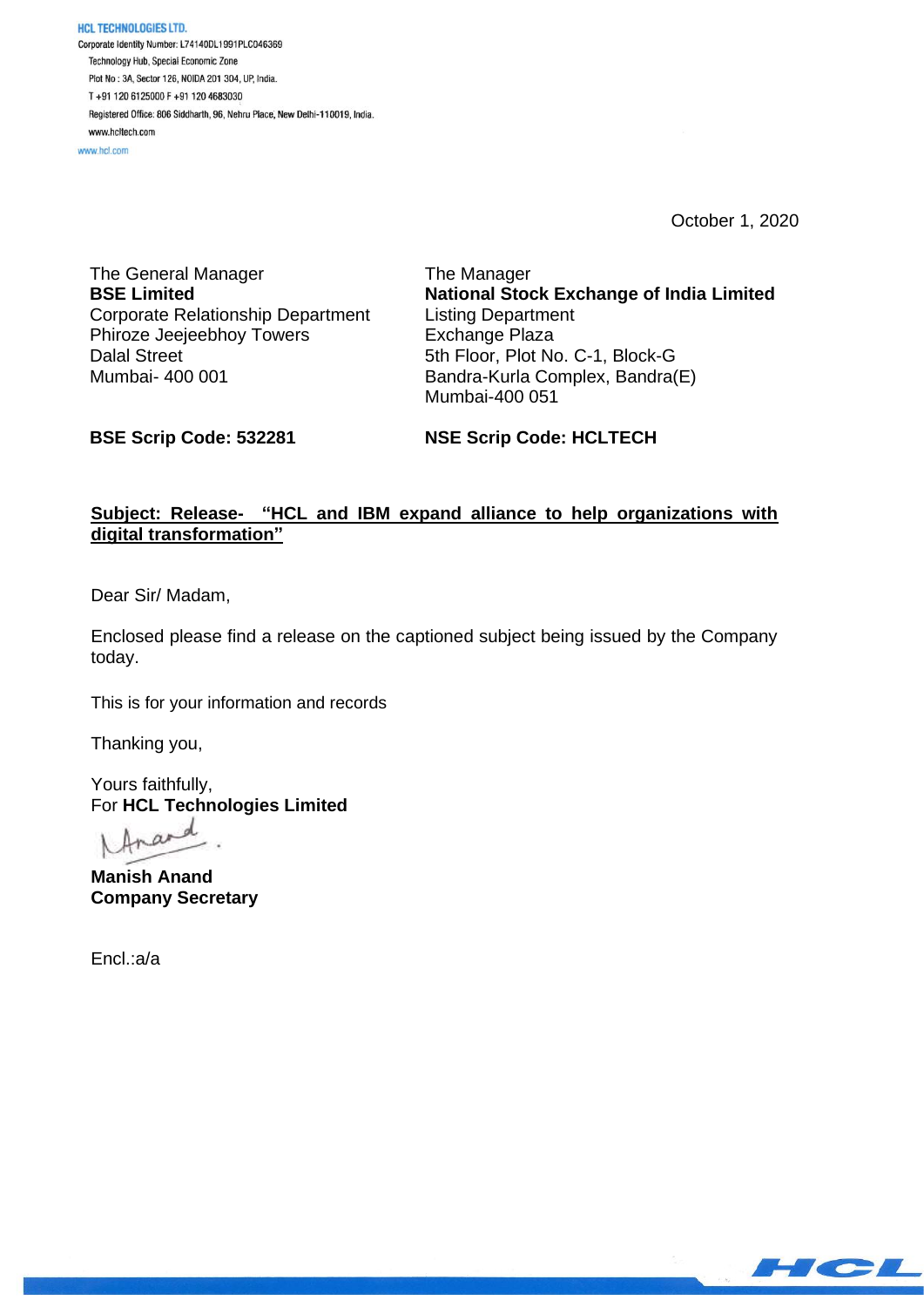

## **HCL and IBM expand alliance to help organizations with digital transformation**

The IBM Ecosystem Unit of HCL will help clients leverage IBM Cloud capabilities to transform mission-critical workloads

**Noida, India and Sunnyvale, CA - October 1, 2020** - HCL Technologies (HCL), today announced a new collaboration with IBM (NYSE: [IBM\)](https://www.ibm.com/investor) to help clients accelerate their digital transformation by migrating enterprise mission-critical workloads to the IBM public cloud. The IBM Ecosystem Unit (IEU) at HCL will assist clients, including those enterprises in regulated industries such as financial services, telecommunications, life sciences & healthcare and energy & utilities, to develop digital and cloud-native solutions that will help advance their cloud journeys. These solutions will be built on the IBM public cloud using IBM [Cloud](https://www.ibm.com/cloud/paks/) Paks, containerized software running on Red Hat OpenShift, and Watson-powered advanced data and analytics.

HCL's IEU will offer a wide spectrum of services and solutions, leveraging IBM Cloud, data & analytics, artificial intelligence, machine learning capabilities and security to foster innovation for enterprises. Clients can participate in design workshops and remotely access the best technology from the company's Cloud Native Labs located in the United States (Dallas), United Kingdom (London) and India (NCR), which fully support IBM Cloud and Red Hat environments for proof of concepts and solution building.

"In line with HCL's vision and strategy, this new chapter in our relationship with IBM is an affirmation of our strategy in responding to a changing world. Leveraging the IBM public cloud will enable HCL to work with enterprises in regulated industries such as financial services." said Kalyan Kumar, Corporate Vice President and Chief Technology Officer, IT Services, HCL Technologies. "Currently our DRYiCE™ portfolio runs on IBM public cloud. This collaboration will be extended to HCL's product portfolio, which includes the development of new SaaS offerings on IBM Cloud."

"We see increased demand for companies in many industries with sensitive data, such as financial services and telco, to migrate their critical workloads and applications to the cloud," said Bob Lord, Senior Vice President, Cognitive Applications, Blockchain and Ecosystems, IBM. "I see the flexibility and security of IBM's hybrid cloud platform built with Red Hat OpenShift at the core, combined with HCL's expertise in technology services, as a clear differentiator. Together, we can help clients maximize value and accelerate their digital transformation to any cloud environment, including the IBM public cloud."

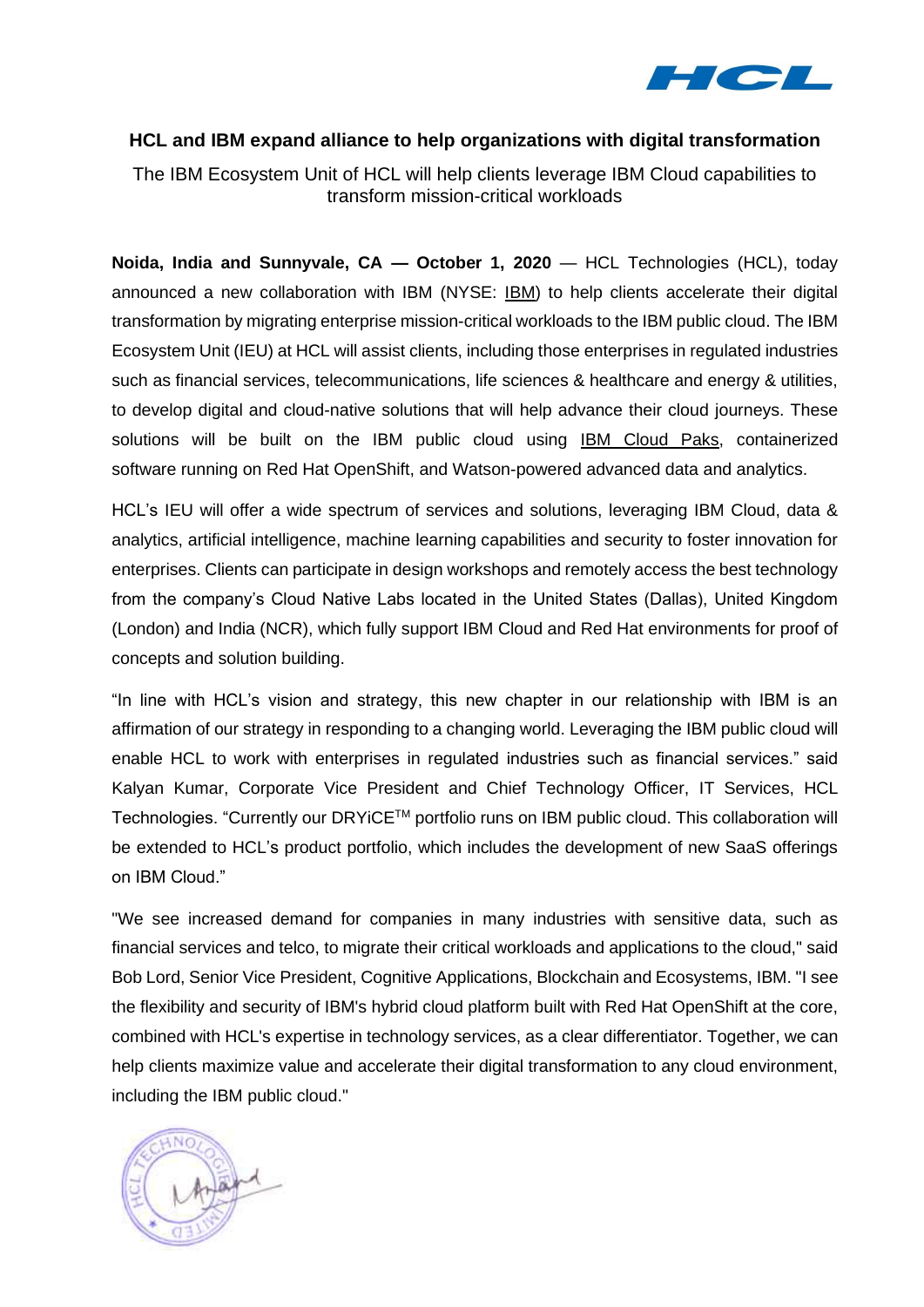

HCL is part of IBM's hybrid cloud ecosystem, an initiative to support global system integrators and independent software vendors that will help clients modernize workloads with Red Hat OpenShift for any cloud environment, including the IBM public cloud. The IBM public cloud is one of the industry's most secure and open public clouds for business. With its security leadership, enterprise-grade strength and support for open source technologies, the IBM public cloud is designed to differentiate and extend on hybrid cloud workloads for enterprise workloads.

## **About HCL Technologies**

HCL Technologies (HCL) empowers global enterprises with technology for the next decade today. HCL's Mode 1-2-3 strategy through its deep-domain industry expertise, customer-centricity and entrepreneurial culture of ideapreneurship™ enables businesses transform into next-gen enterprises.

HCL offers its services and products through three business units - IT and Business Services (ITBS), Engineering and R&D Services (ERS) and Products & Platforms (P&P). ITBS enables global enterprises to transform their businesses through offerings in areas of Applications, Infrastructure, Digital Process Operations and next generational digital transformation solutions. ERS offers engineering services and solutions in all aspects of product development and platform engineering while under P&P, HCL provides modernized software products to global clients for their technology and industry specific requirements. Through its cutting-edge co-innovation labs, global delivery capabilities and broad global network, HCL delivers holistic services in various industry verticals, categorized under Financial Services, Manufacturing, Technology & Services, Telecom & Media, Retail & CPG, Life Sciences & Healthcare and Public Services.

As a leading global technology company, HCL takes pride in its diversity, social responsibility, sustainability and education initiatives. As of 12 months ended June 30, 2020, HCL has a consolidated revenue of US \$ 9.93 billion and its 150,287 ideapreneurs operate out of 49 countries. For more information, visit <https://www.hcltech.com/>

### **Forward–looking Statements**

Certain statements in this release are forward-looking statements, which involve a number of risks, uncertainties, assumptions and other factors that could cause actual results to differ materially from those in such forward-looking statements. All statements, other than statements of historical fact are statements that could be deemed forward-looking statements, including but not limited to the statements containing the words 'planned', 'expects', 'believes',' strategy', 'opportunity', 'anticipates', 'hopes' or other similar words. The risks and uncertainties relating to these statements include, but are not limited to, risks and uncertainties regarding impact of pending regulatory proceedings, fluctuations in earnings, our ability to manage growth, intense competition in IT services, business process outsourcing and consulting services including those factors which may affect our cost advantage, wage increases in India, customer acceptances of our services, products and fee structures, our ability to attract and retain highly skilled professionals, our ability to integrate acquired assets in a cost-effective and timely manner, time and cost overruns on fixed-price, fixed-timeframe contracts, client concentration, restrictions on immigration, our ability to manage our international operations, reduced demand for technology in our key focus areas, disruptions in telecommunication networks, our ability to successfully complete and integrate potential acquisitions, the success of our brand development efforts, liability for damages on our service contracts, the success of the companies /entities in which we have made strategic investments, withdrawal of governmental fiscal incentives, political instability, legal restrictions on raising capital or acquiring companies outside India, and unauthorized use of our intellectual property, other risks, uncertainties and